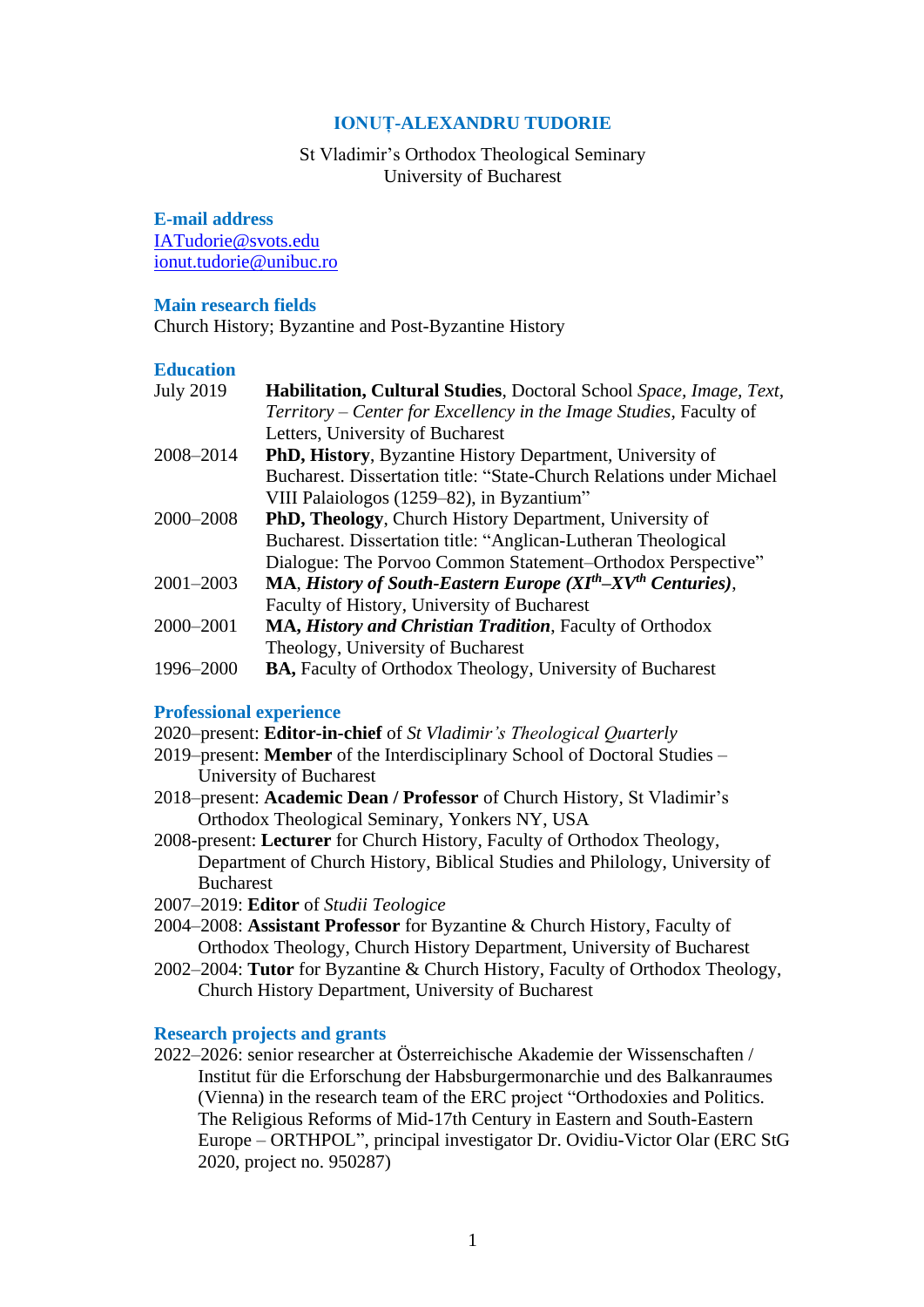- 2019: principal investigator of the research project "*The True Faith*: The Eastern Orthodox Church in dialogue and conflict with the Western Churches  $(XV<sup>th</sup>–$ XVIII<sup>th</sup> centuries)" (PN-III-P1-1.1-MC-2019-1181), financed by UEFISCDI-Romanian Government
- 2018: principal investigator of the research project "New Constantine or New Judas? The Afterlife of an Excommunicated Apostate: Michael VIII Palaiologos (1258–1282)" (PN-III-P1-1.1-MC-2017-1842), financed by UEFISCDI– Romanian Government
- 2017–2019: principal investigator of the research team project "The Mental Imagery of Eastern Christianity and Islam according to Western Travel Descriptions during the Second Half of the  $16<sup>th</sup>$  Century" (PN-III-P4-ID-PCE-2016-0628), financed by UEFISCDI–Romanian Government
- 2016–2018: postdoctoral fellow at the Central European University (Budapest), member in the research team of the ERC project "The Fashioning of a Sunni Orthodoxy and the Entangled Histories of Confession-Building in the Ottoman Empire, 15th–17th Centuries," principal investigator Prof. Dr. Tijana Krstić (ERC CoG 2014, project no. 648498)
- 2011–2014: member of the research team project "The Dynamics of Intellectual Life in Palaiologan Byzantium (1261–1453) under the Influence of Polemics" (PN-II-RU-TE-2011-3-0255), principal investigator Dr. Vasile-Adrian Carabă, financed by UEFISCDI–Romanian Government
- 2011–2012: postdoctoral scholarship granted by the Romanian Academy and Österreichische Akademie der Wissenschaften / Institut für Byzanzforschung, Vienna (POS DRU contract 89/1.5/S/61104); research project "Spiritualia vs. Temporalia: Authority Crisis in the Byzantine Empire (Second Half of the 13th Century)" under the academic mentorship of Dr. Ekaterini Mitsiou

## **Fellowships**

- 2016–2017: postdoctoral fellowship for Young Researchers in the field of Humanities, granted by the Research Institute of the University of Bucharest (ICUB)
- June 2016: one-month postdoctoral stipend at Dumbarton Oaks Research Library and Collection, Harvard University, Washington, D.C.
- 2014–2015: fellow at New Europe College, Institute for Advanced Studies (NEC), Bucharest
- Feb 2014–June2014: Andrew W. Mellon Fellow at the Netherlands Institute for Advanced Studies (NIAS), Wassenaar
- May 2012–Aug 2012: fellowship granted by the Romanian Cultural Institute at the Woodrow Wilson International Center for Scholars, Washington, D.C.
- July 2011: one-month postdoctoral stipend at Dumbarton Oaks Research Library and Collection, Harvard University, Washington D.C.

### **Prizes**

2017: The *Nicolae Iorga* Prize awarded by the Romanian Society for Historical Sciences for the monograph titled: *Autoritatea imperială în criză: Mihail VIII Paleologul (1258-1282) și raporturile Statului bizantin cu Biserica* [*Imperial Authority in Crisis: Michael VIII Palaiologos (1258-1282) and the Relations between the Byzantine State and the Church*], Brăila: Editura Istros, 2016.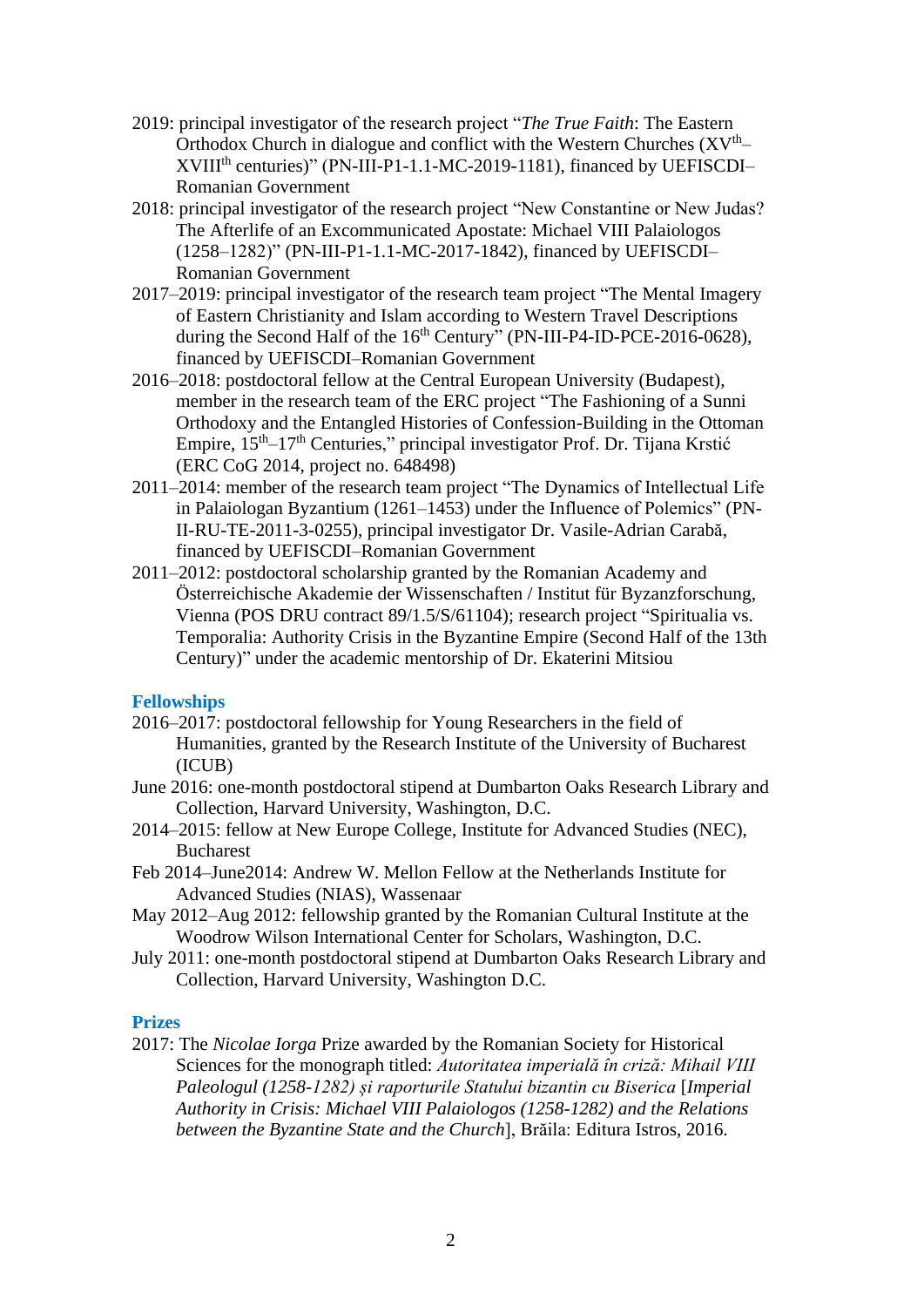#### **Professional service (membership)**

International Association for Patristic Studies International Orthodox Theological Association (co-chair of the Romanian Orthodoxy Group) Romanian Society for Byzantine Studies Romanian Association for the History of Religions Societas Oecumenica

### **Publications**

#### **Books (monographs, critical editions)**

- *Autoritatea imperială în criză: Mihail VIII Paleologul (1258-1282) și raporturile Statului bizantin cu Biserica* (*Imperial Authority in Crisis: Michael VIII Palaiologos (1258-1282) and the Relations between the Byzantine State and the Church*). Brăila: Editura Istros, 2016.
- *Cu frică s-au temut acolo unde nu era frică… Istoria dialogului teologic dintre anglicanii nonjurori şi Biserica Răsăriteană (1716-1725)* (*There were they in great fear, were no fear was… The History of the Theological Dialogue between Nonjurors Anglicans and Oriental Church (1716-1725)*), coll. *Studia Oecumenica* 8. Cluj-Napoca: Presa Universitară Clujeană, 2012.
- *De la Reformă la* unitatea vizibilă deplină*: dialogul teologic dintre anglicani şi luterani* (*From Reformation to Full Visible Unity: Theological Dialogue between Anglicans and Lutherans*), coll. *Studia Oecumenica* 6. Cluj-Napoca: Presa Universitară Clujeană, 2012.

#### **Edited books**

- *The Time Has Come: Debates over the OCA Autocephaly Reflected in St Vladimir's Quarterly*. Edited by Ionuț-Alexandru Tudorie, Yonkers NY: St Vladimir's Seminary Press, 2020.
- Petre Ș. Năsturel, *Études d'histoire byzantine et post-byzantine*, Édition par Emanuel Constantin Antoche, Lidia Cotovanu, Ionuț-Alexandru Tudorie, coll. *Bibliothèque de l'Institut d'Études Sud-Est Européennes* 8. Brăila: Editura Istros a Muzeului Brăilei *Carol I*, 2019.
- Vasile-Adrian Carabă, Sebastian-Laurențiu Nazâru, Ionuț-Alexandru Tudorie (eds.), *Biserică și Stat: perspective teologice și istorice. Studii în memoria Părintelui Profesor Adrian Gabor* (*Church and State: Theological and Historical Perspectives. Article in Memory of Reverend Professor Adrian Gabor*). Brăila: Muzeul Brăilei *Carol I* / Editura Istros, 2019.
- *L'Apport des Assomptionnistes français aux études byzantines: une approche critique. Actes du colloque de Bucarest, 25-27 septembre 2014*, édités sous la direction de Marie-Hélène Blanchet et Ionuț-Alexandru Tudorie, coll. *Archives de l'Orient Chrétien* 21. Paris: Institut français d'études byzantines, 2017.
- Vasile-Adrian Carabă, Ionuț-Alexandru Tudorie (eds.), *Dinamica vieții intelectuale în Bizanțul Paleologilor (1261-1453) sub influența polemicii* (*The Dynamics of Intellectual Life in Palaiologan Byzantium (1261-1453) under the Sign of Polemics*). București: Editura Universității din București, 2014.
- Fotie al Constantinopolului, *Mistagogia Duhului Sfânt. Exegeză la Noul Testament*  (Photios of Constantinople, *Mystagogy of the Holy Spirit. New Testament Exegesis*), ediție bilingvă, traducere de Oana Coman, studii introductive și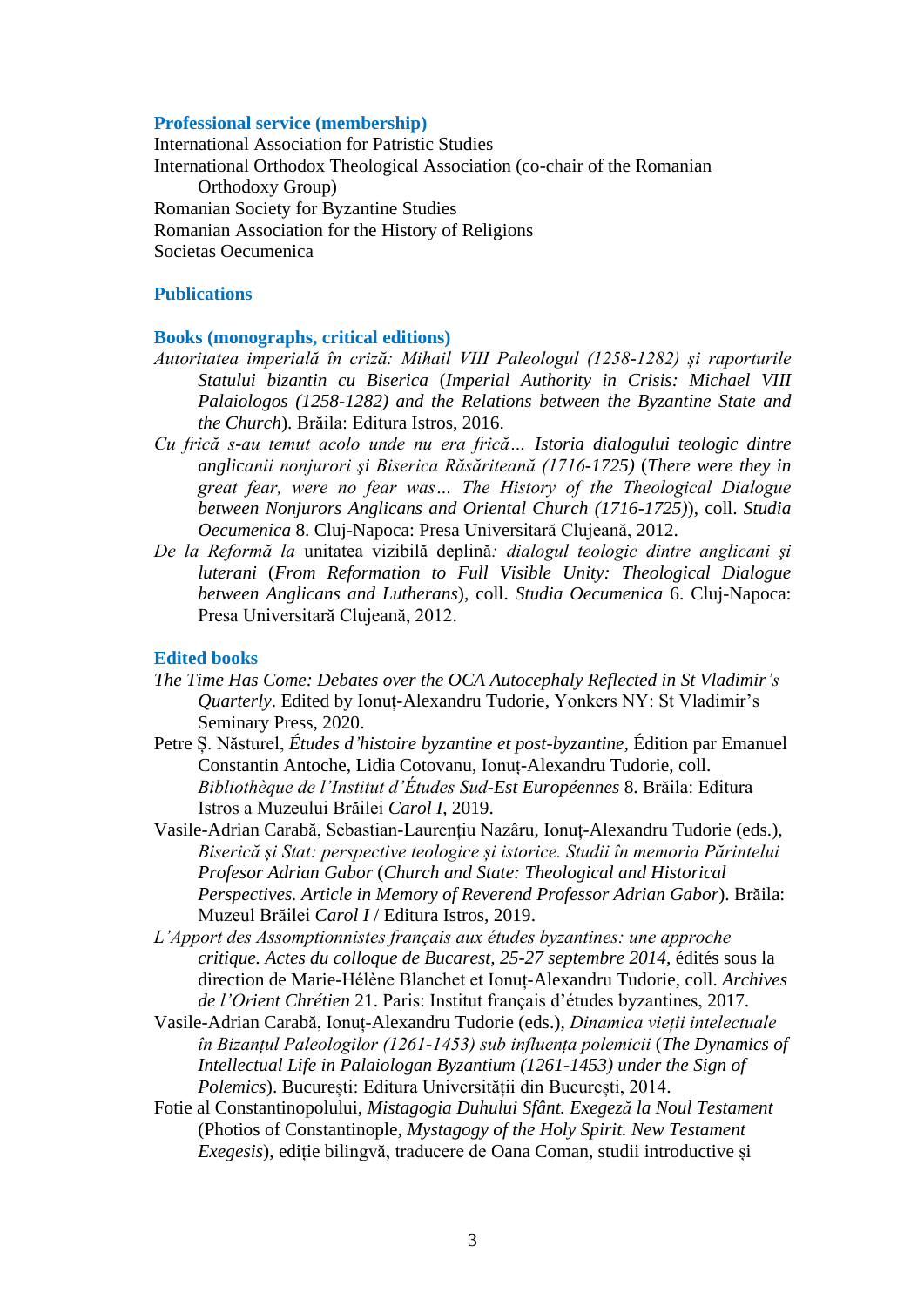tabel cronologic de Ionuț-Alexandru Tudorie, note explicative de Oana Coman, Ionuț-Alexandru Tudorie și Adrian Muraru, coll. *Tradiția creștină* 15. Iași: Editura Polirom, 2013.

- Adrian Gabor, Mihai Săsăujan, Daniel Benga, Ionuţ-Alexandru Tudorie (eds.), *History of th*e Patriarch Justinian *Faculty of Orthodox Theology (1881-2017)*. București: Basilica, 2017 [Romanian version: *Istoricul Facultății de Teologie din Bucureşti (1882-2012)*. București: Editura Basilica, 2013].
- Dimitrie G. Boroianu, *Apărătorii dreptei credinţe: studii de Teologie Patristică* (*The Defenders of the Orthodox Faith: articles of Patristic Theology*), ediție îngrijită și actualizată științific de Ionuț-Alexandru Tudorie. București: Editura Anastasia, 2007.
- Dimitrie G. Boroianu, *Dreptul bisericesc: canoanele Sfintei Biserici Ortodoxe de Răsărit, aşezate pe probleme şi cu interpretări* (*Canon Law: the Canons of the Holy Oriental Orthodox Church, organized on issues with interpretations*), ediție îngrijită și actualizată științific de Ionuț-Alexandru Tudorie, cu o prefață de Teodor Baconsky. București: Editura Anastasia, 2007.

### **Articles in journals**

- "*Cassianus, natione Scytha*: Revisiting and Old Issue." *Revue d'histoire ecclesiastique* 115 (2020): 5-33 (a preliminary Russian version published in *Преподобный Иоанн Кассиан и монашеская традиция христианского Востока и Запада. Материалы Третьей международной патристической конференции Общецерковной аспирантуры и докторантуры имени святых Кирилла и Мефодия, Москва, 19–21 ноября 2015 года*, Книжная серия *Патристические исследования и переводы*, Москва: Общецерковная аспирантура и докторантура им. свв. Кирилла и Мефодия / Издательский дом *Познание*, 2017, pp. 23-49).
- "*There were they in great fear, were no fear was…* The History of the Theological Dialogue between Nonjurors Anglicans and Oriental Church (1716-1725)." *Orientalia Christiana Periodica* 79.2 (2013): 429-512 (a preliminary Romanian version published in *Archaevs*, XVI – 2012, 1-4, pp. 15-136).
- "Une restitution inspirée: Vitalien Laurent, *La République de la Chimère et ses appels au pape Grégoire XIII (1577-1582). Les évêques de la Chimère (Albanie) aux XVI e -XVII<sup>e</sup>siècles*." *Revue des Études Sud-Est Européennes* 51.1-4 (2013): 23-54.
- "Alexander Alexandrovich Vasiliev (1867-1953) the Patriarch of the Byzantine Studies." *Byzantinoslavica* 70 (2012): 283-323 (a preliminary Romanian version published in *Tabor*, IV – 2010/2011, nr. 4, pp. 18-49).
- "Old and New in the Byzantine Imperial Coronation in the 13<sup>th</sup> Century." *Ostkirchliche Studien* 60.1 (2011): 69-109 (a preliminary Romanian version published in *Archaevs*, XV – 2011, 3, pp. 259-308).
- "Le schisme arsénite (1265-1310): entre *akribeia et oikonomia*." *Zbornik radova Vizantološkog Instituta* 48 (2011): 133-175 (a preliminary Romanian version published in *Tabor*, III – 2009/2010, nr. 11, pp. 23-49).
- "Daniel Ernst Jablonski sau despre o posibilă unitate eclezială între anglicani şi luterani (1697-1718)" [Daniel Ernst Jablonski or about a possible ecclesiastical unity between Anglicans and Lutherans (1697-1718)]. *Tabor*, IV – 2010/2011, nr. 12, pp. 29-35.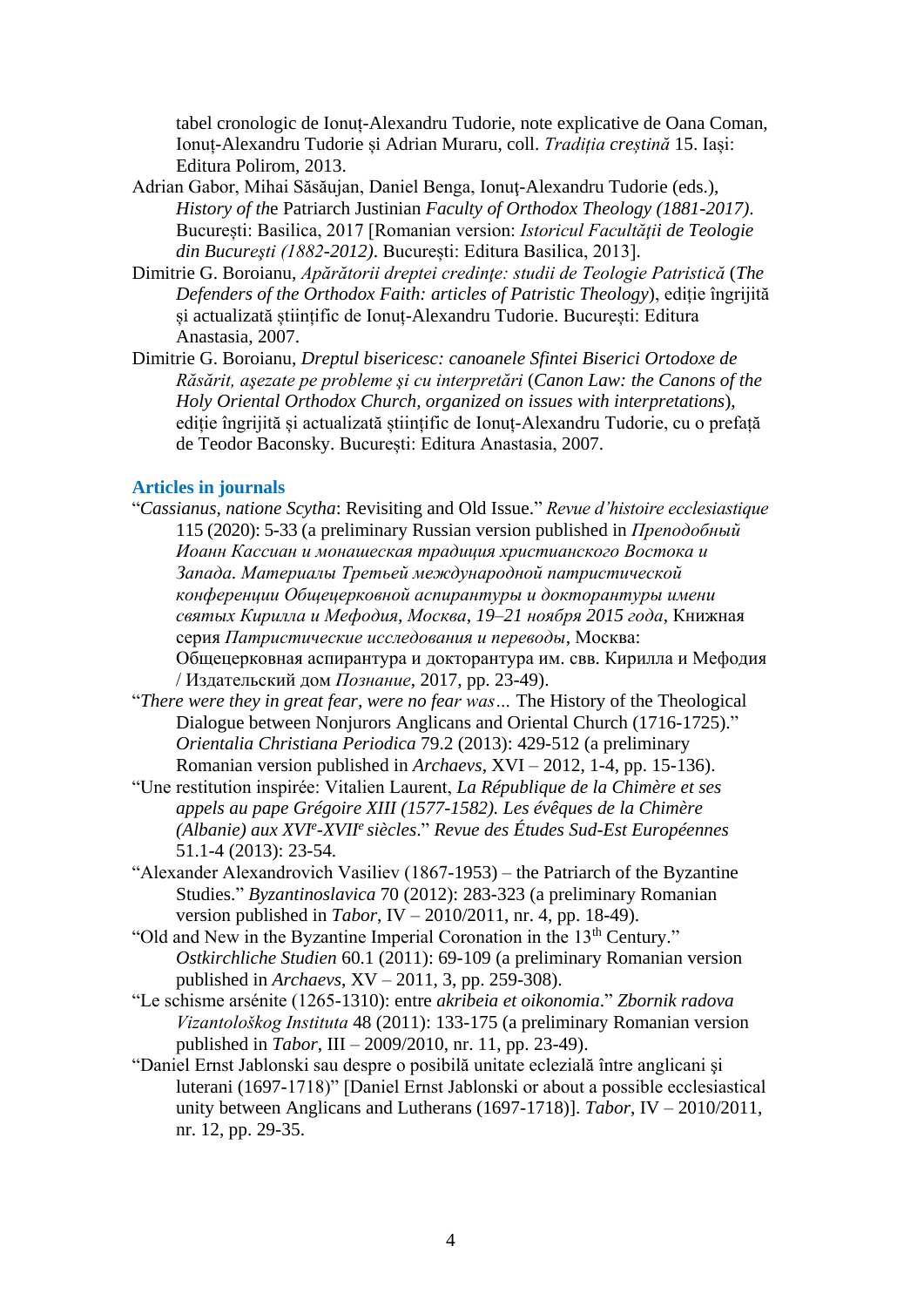- "Sf. Fotie, patriarhul Constantinopolului: *Omilia a X-a*" [Saint Photios, the Patriarch of Constantinople: *Tenth Homily*]. *Studii Teologice*, Seria a III-a, V (2009), nr. 4, pp. 213-228 (in collaboration with Oana Coman).
- "Biserica Ortodoxă Română în anii regimului comunist. Observaţii pe marginea capitolului dedicat cultelor din Raportul final al Comisiei pentru analiza dictaturii comuniste din România" [Romanian Orthodox Church during the Communist regime. Comments on the chapter dedicated to Religious Cults in the Final Report of the Commission for the Study of the Communist Dictatorship in Romania]. *Studii Teologice*, Seria a III-a, V (2009), nr. 2, pp. 7- 103 (in collaboration with George-Eugen Enache, Adrian-Nicolae Petcu, and Paul Brusanowski).
- "Ortodoxie vs. Catolicism în România interbelică: disputa dintre prof. Teodor. M. Popescu şi acad. Zenovie Pâclişanu" (Orthodoxy vs. Catholicism in interwar Romania: the dispute between prof. Teodor M. Popescu and the acad. Zenovie Pâclişanu). *Anuarul Facultăţii de Teologie Ortodoxă*, IX (2009), pp. 487-498.
- "Theological Dialogue between the Eastern Orthodox Churches and Porvoo Communion." *Reseptio*, no. 1/2009, pp. 133-140.
- "Portret biografic: Prof. Dr. Dimitrie G. Boroianu (1865-1951)" (Biographical Sketch: prof. dr. Dimitrie G. Boroianu). *Anuarul Facultății de Teologie Ortodoxă*, VII (2007), pp. 245-256.
- "The Political Structures and the Ecclesiastical Organization in the Romanian Territories (6th–14th centuries)." *Anuarul Facultăţii de Teologie Ortodoxă*, VI (2006), pp. 235-254.
- "The Christianity in the Romanian Territories (1<sup>st</sup>–6<sup>th</sup> centuries)." *Anuarul Facultății de Teologie Ortodoxă*, V (2005), pp. 265-289.
- "Sinteze de istorie bizantină publicate în ultimul deceniu în limba română" (Handbooks of Byzantine History published in Romanian during the last decade). *Studii Teologice*, SN, I (2005), 3, pp. 120-128.
- "Dialogul ecumenic anglicano-luteran la nivel mondial, regional şi local: excurs istorico-dogmatic" (Anglican-Lutheran Ecumenical Dialogue at the Worldwide, Regional and Local Levels: historical-dogmatic excursus). *Journal for the Study of Religions & Ideologies*, no. 9 (Winter 2004), pp. 27-51 (an updated version published in *Anuarul Facultăţii de Teologie Ortodoxă*, IV – 2004, pp. 491-518).

## **Articles in books**

"Academii sau Facultăți? Învățământul teologic universitar în România interbelică (1926-1938)." In Vasile-Adrian Carabă, Sebastian-Laurențiu Nazâru, Ionuț-Alexandru Tudorie (eds.), *Biserică și Stat: perspective teologice și istorice. Studii în memoria Părintelui Profesor Adrian Gabor* [*Church and State: Theological and Historical Perspectives. Article in Memory of Reverend Professor Adrian Gabor*]. Brăila: Muzeul Brăilei *Carol I* / Editura Istros, 2019, pp. 421-435.

"Academic Research, Cultural Diplomacy and Politics: the French Institute of Byzantine Studies in Bucharest (1937-1947)." In *L'Apport des Assomptionnistes français aux études byzantines: une approche critique. Actes du colloque de Bucarest, 25-27 septembre 2014*, édités sous la direction de Marie-Hélène Blanchet et Ionuț-Alexandru Tudorie, coll. *Archives de l'Orient Chrétien* 21. Paris: Institut français d'études byzantines, 2017, pp. 169-211 (a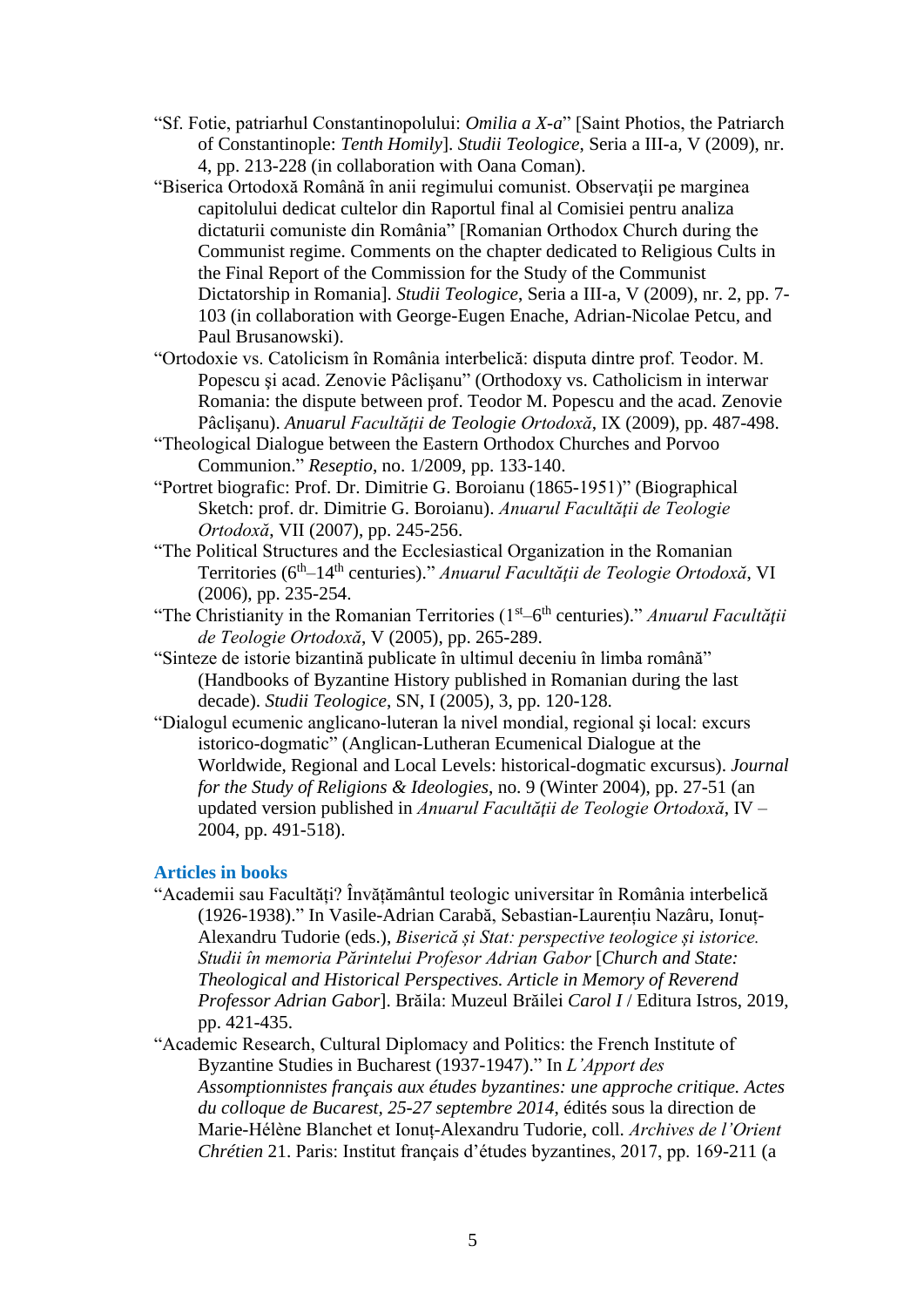preliminary Romanian version published in *Archaevs*, XIX-XX – 2015-2016, pp. 409-463).

- "*Et tenentes frenum equi ipsius* ... A New Approach to the 13<sup>th</sup>-Century Relationship between the Byzantine Emperor and Patriarch." In Christian Gastgeber, Ekaterini Mitsiou, Johannes Preiser-Kapeller, Vratislav Zervan (eds.), *The Patriarchate of Constantinople in Context and Comparison. Proceedings of the International Conference Vienna, September 12th -15th 2012. In memoriam Konstantinos Pitsakis (1944-2012) and Andreas Schminck (1947-2015)*, coll. *Österreichische Akademie der Wissenschaften. Philosophisch-Historische Klasse. Denkschriften* 502 [= *Veröffentlichungen zur Byzanzforschung* 41]. Vienna: Verlag der Österreichischen Akademie der Wissenschaften, 2017, pp. 31-46 (a preliminary Romanian version published in *Revista Istorică*, XXIV – 2013, 5-6, pp. 439-460).
- "The Porvoo Common Statement from an Orthodox Perspective." In Beate Fagerli, Leslie Nathaniel, Tomi Karttunen (eds.), *Towards Closer Unity: Communion of the Porvoo Churches 20 Years*. S.l.: Porvoo Communion of Churches, 2016, pp. 282-299.
- "Byzantine Imperial Excommunication or about the Boldness of a Patriarch. Case Study: Michael VIII Palaiologos." In *New Europe College. Ștefan Odobleja Program. Yearbook 2014-2015*. București: New Europe College, 2015, pp. 183-218.
- "*Reductio Graecorum ad obedientiam sacrosanctae Romanae Ecclesiae*: dialogul teologic dintre Roma și Constantinopol (sec. XIII-XV)" [*Reductio Graecorum ad obedientiam sacrosanctae Romanae Ecclesiae*: Theological Dialogue between Rome and Constantinople (13<sup>th</sup>-15<sup>th</sup> centuries)]. In Vasile-Adrian Carabă, Ionuț-Alexandru Tudorie (eds.), *Dinamica vieții intelectuale în Bizanțul Paleologilor (1261-1453) sub influența polemicii* [*The Dynamics of Intellectual Life in Palaiologan Byzantium (1261-1453) under the Sign of Polemics*]. București: Editura Universității din București, 2014, pp. 213-416.
- "The Great Persecution of Diocletian and Its Consequences." In Enrico dal Covolo, Giulia Sfameni Gasparro (eds.), *Costantino il Grande alle radici dell'Europa. Atti del Convegno Internazionale di Studio in occasione del 1700<sup>o</sup> anniversario della Battaglia di Ponte Milvio e della conversione di Costantino*, coll. *Atti e Documenti* 37. Città del Vaticano: Libreria Editrice Vaticana, 2014, pp. 105- 119.
- "Le patriarche Athanase I<sup>er</sup> (1289-1293 ; 1303-1309) et les arsénites: une lettre patriarcale contre les schismatiques." In Marie-Hélène Blanchet, Marie-Hélène Congourdeau, Dan Ioan Mureşan (eds.), *Le Patriarcat Œcuménique de Constantinople et Byzance hors-frontières (1204-1586). Actes de la table ronde organisée dans le cadre du 22<sup>e</sup> Congrès International des Études Byzantines, Sofia, 22-27 août 2011*, coll. *Dossiers byzantins* 15. Paris: Centre d'études byzantines, néo-helléniques et sud-est européennes / École des Hautes Études en Sciences Sociales, 2014, pp. 37-67 (a preliminary Romanian version published in *Revista Istorică,* XXIII – 2012, 3-4, pp. 219-250).
- "De la elogii la invective și retur: itinerariul biografic al patriarhului Fotie" [From praises to invectives and return: biographic itinerary of Patriarch Photios]. In Fotie al Constantinopolului, *Mistagogia Duhului Sfânt. Exegeză la Noul Testament* [Photios of Constantinople, *Mystagogy of the Holy Spirit. New Testament Exegesis*], ediție bilingvă, traducere de Oana Coman, studii